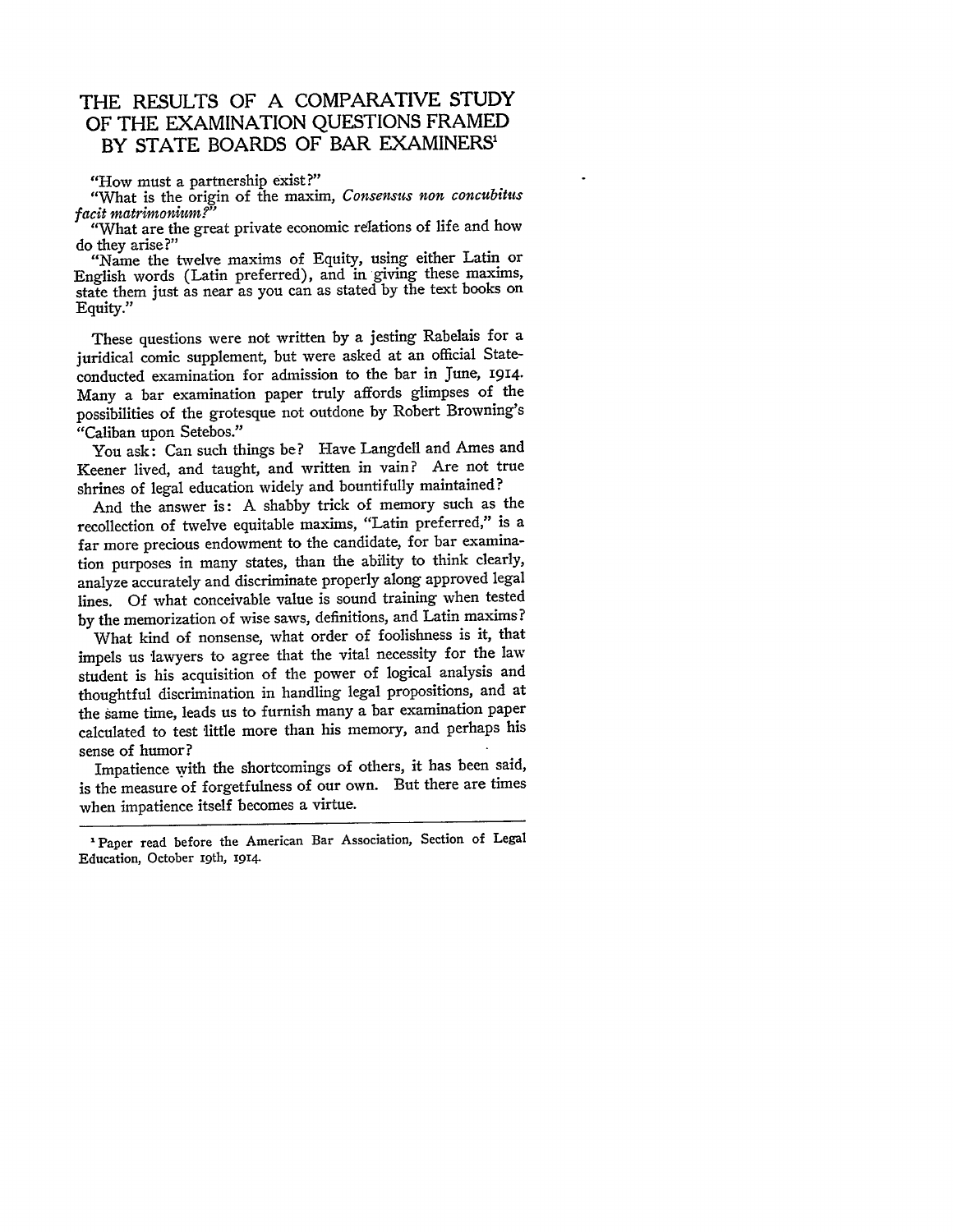In the comparative study of recent question papers, a few of the points to be borne especially in mind are: (i) How much of the hypothetical as compared with the definitional question? (2) How much local variation in substantive common law? (3) How much. statutory law? (4) How much local procedure? (5) How much jurisprudence, that is, "broad view of the law"? (6) How much business knowledge? Also, how much weight is laid upon the written test? Is it supposed to provide a comprehensive, adequate test of the applicant's fitness, or does it provide merely incidental evidence thereof? Of course, many other topics suggest themselves, but only the most vital can be considered herein.

In jumping at conclusions, you rarely land upon your feet. Despite the obvious truth of this, certain simple facts about to be set forth, sometimes in juxtaposition to other facts, lead to obvious and readily reached conclusions.

"Write your answers plainly on one side of the paper only and guard your spelling and punctuation."

This admonitory "note" appears at the beginning of each of the four subdivisions of a June, 1914, bar examination paper. The thirty-first question contained two errors in spelling in one ,line. The thirty-ninth question read, "What is meant by the term corpus delicto *(sic)."* And these errors by no means stood alone.

Doubtless you have landed upon your feet in jumping at a conclusion with regard to this sort of carelessness. Doubtless, so did the young applicants.

The ninth question on the subject of Real Property on another June, 1914, paper asked the candidate to "State the rule in Shelles' *(sic)* case." On another paper a question read: "What is easement and how are they *(sic)* acquired?" But enough of this!

On one recent examination paper, the twenty-third and thirtythird questions respectively read:

"What maxim of equity does Bispham say lies at the foundation of many of the important doctrines of equity ?"

"Into what four classes has Lord Hardwicke divided fraud, as set out in Bispham ?"

A candidate might be familiar with the classic works on Equity Jurisprudence by Story and Pomeroy, but Bispham alone-a far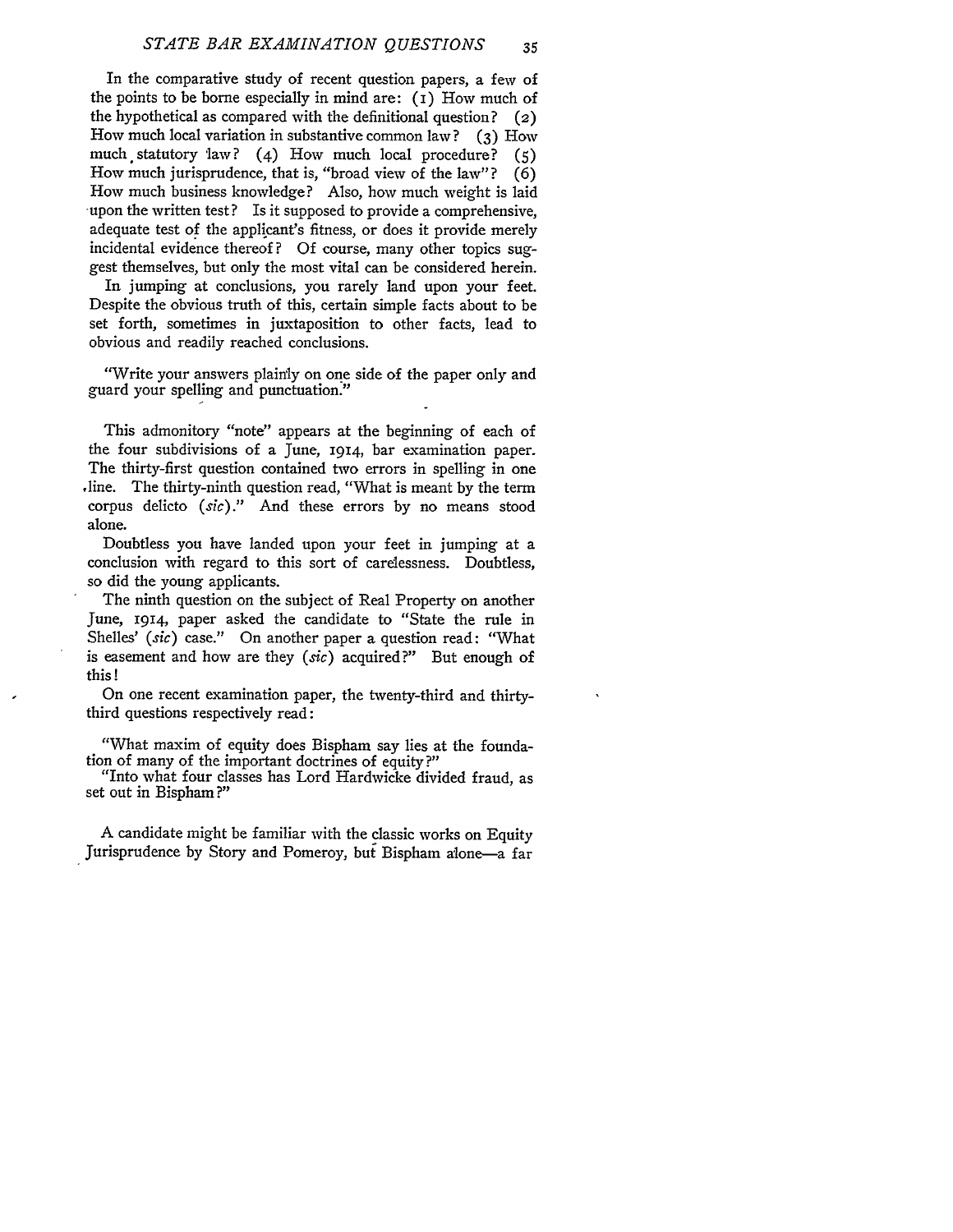inferior work-provided the "Open Sesame" to his success. A candidate might be familiar with Ames' or Keener's excellent selections of cases on Equity and might be able to apply his learning so as to work out the correct answer to the most intricate and complicated problems in Specific Performance or Rescission, but of what avail was his training to him when he sought to answer these questions? Which was of more value to the candidate at that examination: a recollection of certain statements in Bispham's text, or possession of the capacity to reason convincingly and correctly along sound lines of legal scholarship? Is it jumping at a conclusion to assert that such questions as these afford, at best, only the weakest and most artificial variety of mental test? Does lack of knowledge of the elegantly worded generalities in Bispham stamp the candidate as unfit for practice?

Is not such a question as the following, asked at an examination held in'Connecticut in May, 1914, far preferable:

"P holding a note of X upon a secret trust for M, wrongfully indorsed and delivered it after maturity to A who bought it in good faith. P subsequently collected the amount of the note of  $\bar{X}$  the maker. Can A charge X upon the note? Reasons.'

This question calls not only for a knowledge of equitable principles but for their logical, application. The latter is what the lawyer daily is called upon to do. The client does not ask his counsellor to state twelve equitable maxims, "Latin preferred," or to tell him what maxim Bispham says lies at the foundation of many equitable doctrines, but rather to apply correctly for him the appropriate principle to the facts. It follows, does it not, that more is needed than a mere lip-service to Bispham? And is it not also incontestable that the neophyte may possess the true touchstone to the highest legal success, though alas, unguided on his way by Bispham? And would you be jumping at a rash conclusion to say that such questions work a monstrous social, not to say, individual, injustice?

We are always profoundly critical of the examination papers of somebody else. At the same time, far too many bar examinations contain an overdose of definitional and informational questions. Bar examiners properly insist that the community has a right to expect a lawyer to know something about what the law actually is. One question at an examination held recently in a Middle Western state called for a knowledge of the general nature of preferred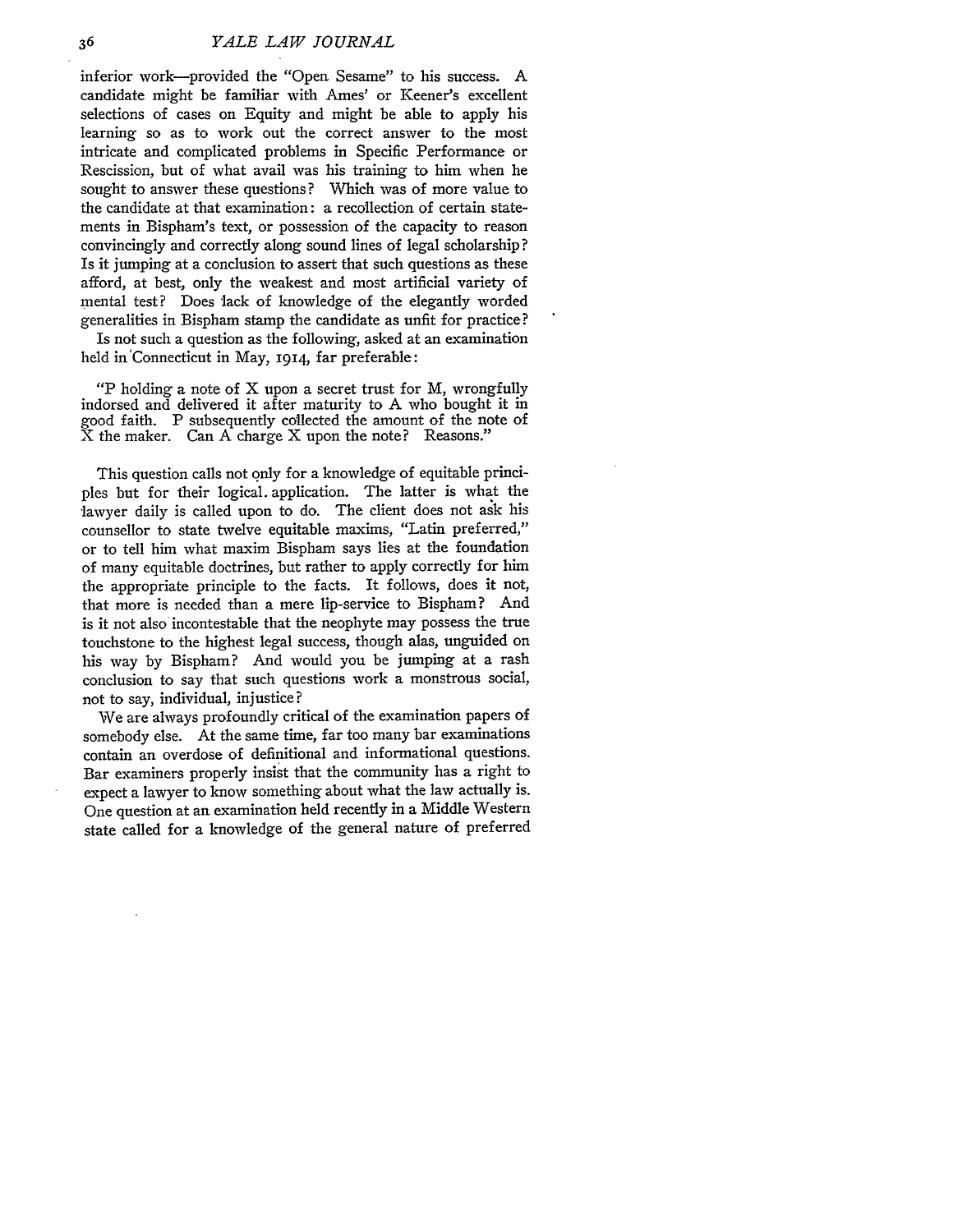stock in a corporation. It was astounding and lamentable to see how many candidates knew absolutely nothing about preferred stock. Can such students really be said to know the subject of corporations? The point is it will not do to decry the informational side too much. It is not unreasonable for bar examiners to expect the possession of elementary knowledge. If any law school is emphasizing the acquisition of the legal mind at the expense of acquiring such information as any lawyer should possess, it is mistaking its function. "Training and knowledge, the means and the end of legal study, go hand in hand." On the other hand, the value of a lengthy string of questions calling for definitions and information and for little or nothing else, is gravely problematical. In one state, the ninth, tenth, eleventh and twelfth questions asked were:

"What are the essential elements of a negotiable instrument?" "What is the doctrine of extralateral rights ?"

"What is (a) land, (b) tenements, (c) hereditaments?"

"What do you understand by the term 'Domestic Relations'?"

The first four questions on the same paper were:

"Define evidence."

"Define Equity, and state its origin in English law, and the causes of its existence."

"Define a contract."

"Define a private corporation, and distinguish it from a copartnership."

While questions with an informational object in view are not unwarranted, it is submitted that the form of such questions properly should call for the application of sound reasoning as well. The aim should be to emphasize logical thought moulded in grooves of legal scholarship, rather than mere poll-parroting **by** rule of thumb. That proper questions can be framed, the quiz papers not only of many law schools but of several bar examination boards clearly show.

For instance, let us suppose we wish to ascertain what the candidate knows about the topic of fixtures. How shall we frame the question? Shall we ask him, as one state board did last June,

"What are fixtures ?"

Shall we ask him as another state board did last June,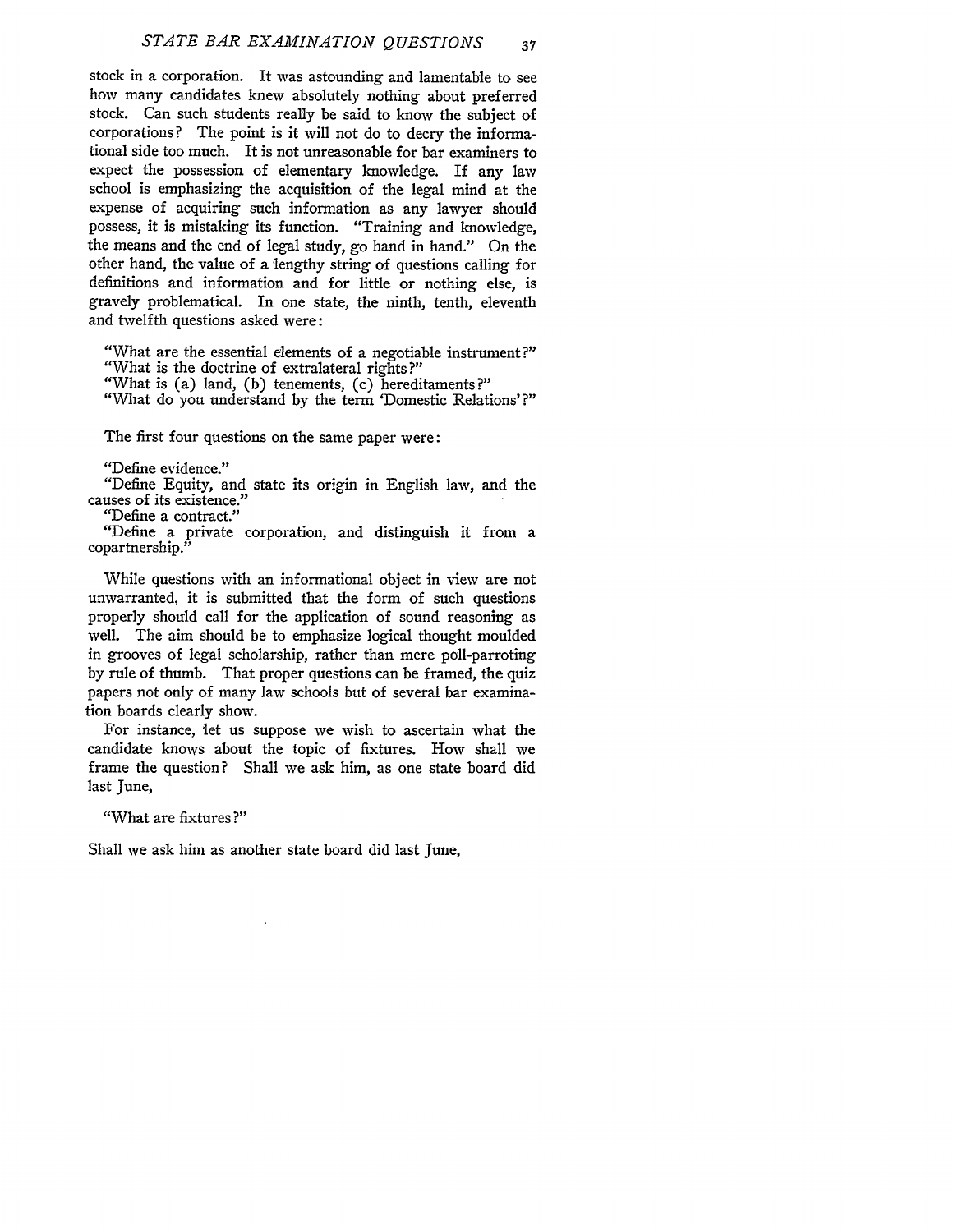"What are the leading tests to be applied in determining whether or not personal property becomes a fixture?"

Or shall we ask him the following question framed last May in a third state:

**"A** lessee installs a motor and a machine in leased premises, the motor screwed to the wall and the machine set firmly in a concrete bed. After the lease expires and the tenant moves out of the premises he sends a truckman to remove the motor and the machine. The lessor refuses to allow the removal of the machine and motor. Has the lessee a remedy? Give reasons."

Which of these three questions shall we emulate? Shall we make it easy for ourselves and ask him to define fixtures, or to state the tests? Or shall we compel our candidate to exercise his gray matter as well as to ransack his memory, and give him a concrete state of facts, first to analyze, then to ponder over, and finally to solve, if he can, by the application of settled principles of the law of fixtures? True, it will be more difficult for us to frame the latter kind of question than for us to frame the former kind. But shall we be swayed by motives of ease rather than by motives of efficiency? Questions intelligently framed in proper form will make it well-nigh impossible for a candidate to attain success by the memorization of semi-understood rules in popular black-letter texts, or of semi-understood saws and maxims in legal primers fit alone for a kindergarten.

How much emphasis should be placed upon local decisions and statutes? If a candidate has a thorough grasp on the basic principles of the common law and exhibits sound habits of legal thought, should he suffer simply because his mind is not crammed with local technicalities whether legislative or judge-made? This is not to say that localized knowledge is not of value. It assuredly is. And it is fair and reasonable to require familiarity with such fundamental local law as the requisites of a valid will or the provisions of the state statute of frauds. Unfortunately, many examination boards have so over-emphasized acquaintance with mere local variations and anomalies as to convert an otherwise not unreasonable requirement into an unjust mockery. One state, for example, asks these two questions:

"What are the methods of creating a trust pointed' out by Chief Justice  $\frac{1}{\sqrt{1-\frac{1}{\sqrt{1-\frac{1}{\sqrt{1-\frac{1}{\sqrt{1-\frac{1}{\sqrt{1-\frac{1}{\sqrt{1-\frac{1}{\sqrt{1-\frac{1}{\sqrt{1-\frac{1}{\sqrt{1-\frac{1}{\sqrt{1-\frac{1}{\sqrt{1-\frac{1}{\sqrt{1-\frac{1}{\sqrt{1-\frac{1}{\sqrt{1-\frac{1}{\sqrt{1-\frac{1}{\sqrt{1-\frac{1}{\sqrt{1-\frac{1}{\sqrt{1-\frac{1}{\sqrt{1-\frac{1}{\sqrt{1-\frac{1}{\sqrt{1-\frac{1}{\sqrt{1-\frac{1}{\sqrt{$ of the case?"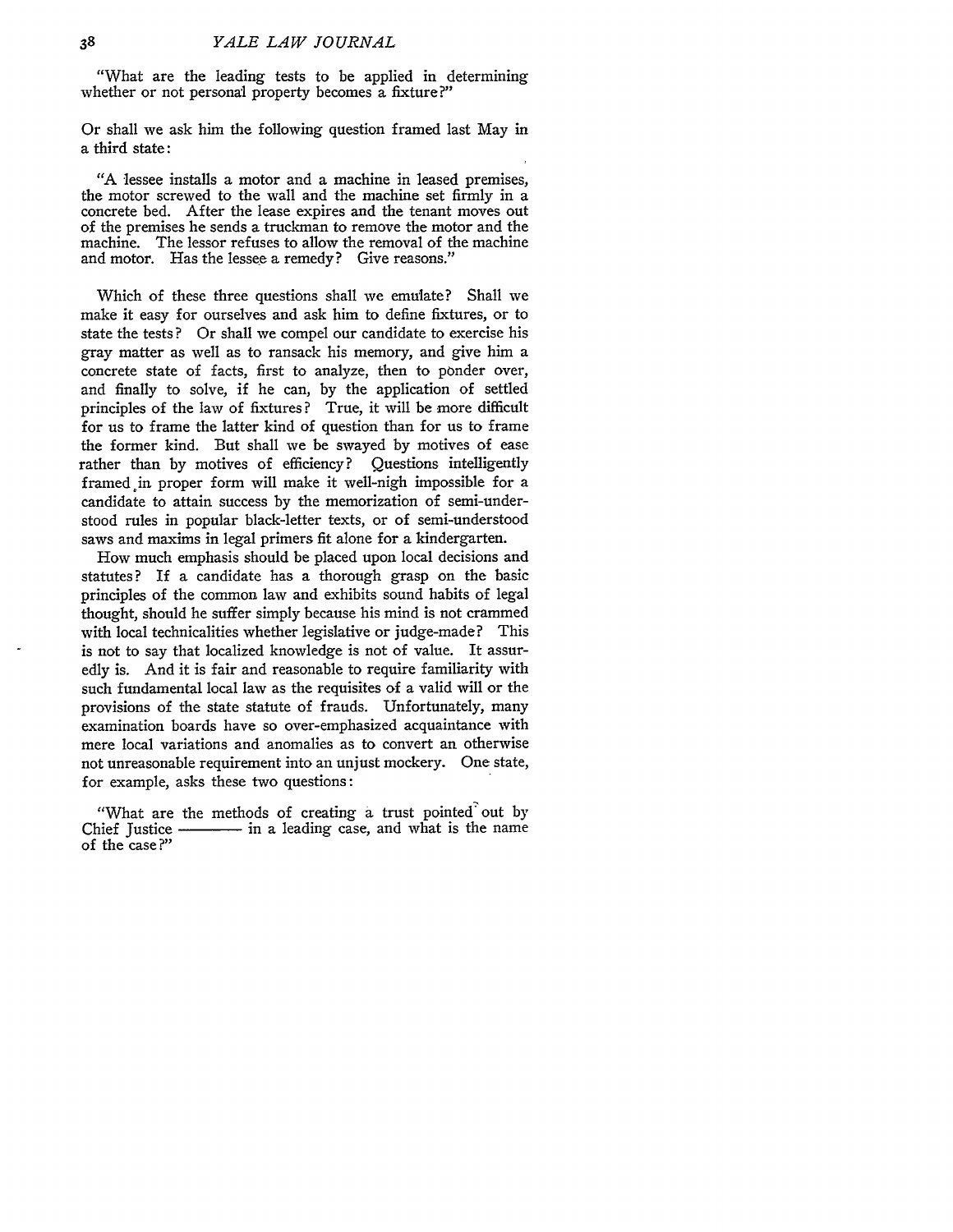39

"What was the purpose of 13 Eliz., **c.** 5, and of **27** Eliz., c. 4, and have those statutes been enacted into the Code?"

So, an applicant ought not to be required to "Give twenty statutory provisions relative to corporations," as another state demanded last June.

One possible aid in the solution of this problem is afforded **by** the examination paper of a New England board which allots thirty minutes of time to the answer of five questions on the local "constitution and statutes." In any event, the test primarily should be one of thorough absorption of fundamental principles, and should not degenerate into a petty search for provincial heterodoxies.

It is interesting to note an increasing desire to test general business and financial knowledge in so far as concerned with the law. Thus, a question like the following, asked in Maryland a year ago, seems to square well with modern corporate developments:

"What is the nature of what is called an agreement of underwriting of corporate securities; what is the purpose sought to be obtained; and how is the underwriter paid?"

Is it not essential for the candidate to have his attention directed to such timely and practical matters, so that when he is asked about the nature of underwriting he will not be in the position of the college boy who wondered whether the Renaissance was something good to eat?

As to how the examination paper should be subdivided and the weight to be placed upon individual subjects, no two states are in harmony. One state, for instance, will require no knowledge of international law. Another will devote two full questions to this topic, while alloting to constitutional law only three questions and to torts the same number.

The questions asked concerning constitutional 'law are often startling. One late paper asks the candidate to:

"Name four men who signed the Declaration of Independence," and to:

"Recite the Preamble to the Constitution of the United States."

Another state, famed for what it terms its progressivism, asked these two gems last June:

"What were the four great charters of English liberty ?"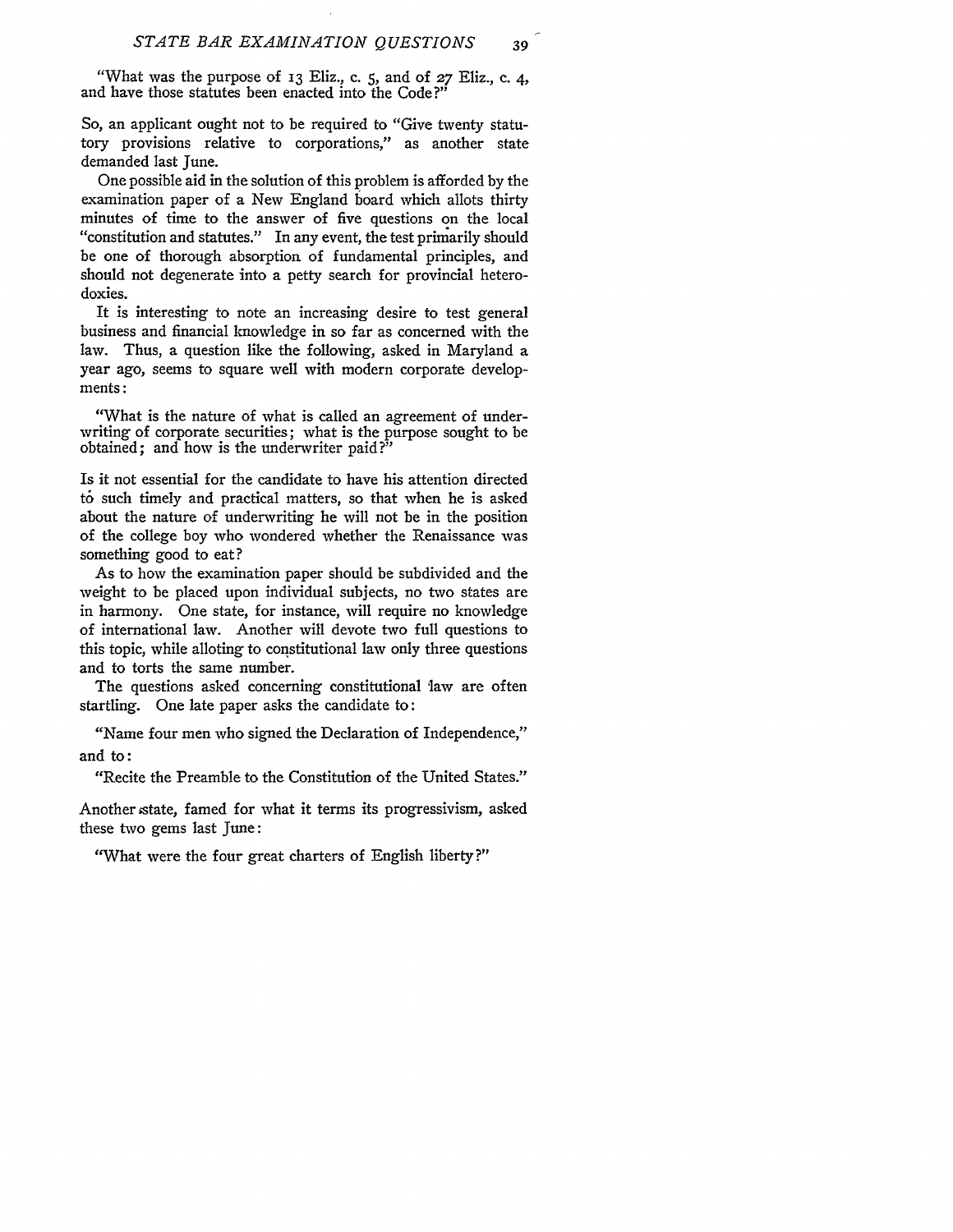"When was the Declaration of Independence made, and what was declared by it?"

In other jurisdictions we find these:

"Define treason under the statute of 36 George III, ch. **7."** "In Constitutional history which first had origin and development, State Government or Federal Government?"

"Give three general rules for the construction of constitutional provisions."

"When and where was the last Constitutional Convention held in this state?"

These questions serve to convict their framers of an utter failure to understand the splendid opportunity afforded by problems in constitutional law to test prowess in reasoning and in nice discrimination. Instead of asking for four signers of the Declaration, or to tell when the last Convention was held, or to imitate John Hancock's signature, it would seem a very simple matter, in this era of constant constitutional controversy, to frame questions like the following one, asked most opportunely in Rhode Island last March:

"The Federal Income Tax Law of 1913 contains certain provisions in regard to "payment at the source" which require (I) every employer to withhold and deduct the tax from the salary of his employee and to make a return thereof and pay the tax to the Government; (2) every corporation to withhold and deduct the tax from interest upon its bonds and to make a return thereof and pay the tax to the Government; **(3)** every bank receiving coupons for collection to attach certificates to such coupons and to make a return to the Government. In the above cases additional expense is caused to the employer, the corporation and the bank by reason of the above requirements. What is your opinion in regard to the constitutionality of the above mentioned provisions of the Income Tax Law ?"

It is said to-day that 'lawyers are unduly narrow. If that be so, all the more reason for requiring a broad, liberal training as *a sine qua non* to admission. Whether the candidate has this training can be ascertained upon a bar examination with comparative ease. Questions testing knowledge of jurisprudence and of legal history and development are well calculated to "read between the lines." Of course, they should not be over-indulged in. Consider the potent possibilities of these two questions recently asked in Pennsylvania:

40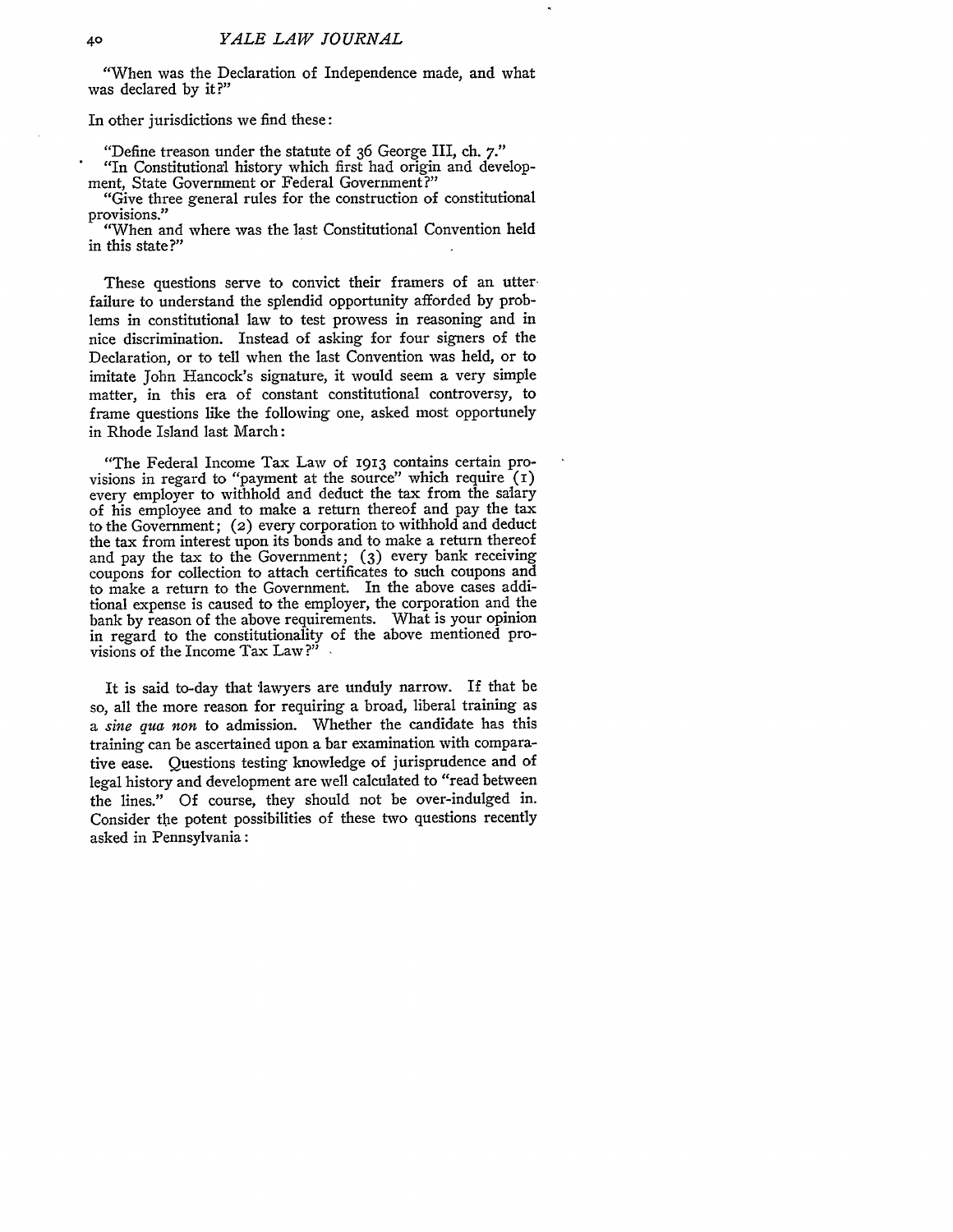"Briefly discuss the origin, nature and use of the action of assumpsit at common law."

"When, and for what purpose was the statute of uses enacted; and what were the principal changes in the law of real property which resulted therefrom?"

In New Hampshire, last spring, the excellent first question on criminal law read:

"What was the common law theory of punishment and how far does it involve the ideas of (a) retribution, (b) protection of society, (c) reformation of the criminal?"

Though some bar examination boards call for the statement of twelve maxims of equity, "Latin preferred," it is equally true that some others frame admirable questions; some such have been quoted herein. And it is equally a fact, however sad, that the printed examination paper in equity of a state university law school shows that only last year it, too, requested its students to "Enumerate the twelve leading maxims of equity." However, the state university might be comforted perhaps by learning that last June a state board asked, "What are the *thirteen* maxims of equity?" No matter by whom asked, or when or where asked, such questions do not withstand the qualitative test, however they may respond to the quantitative.

The first hindrance in the way of improvement is found in the general attitude of indifference on the part of many members of the bar. They apparently share the sentiments of an Illinois lawyer, who in **1912,** when the Bar Association of that state was debating the subject of higher standards, said:

"It was remarked a good many hundred years ago that 'much learning hath made thee mad.' I do not sympathize with some of these modern things. My mind goes back to Abraham Lincoln when he was a poor boy, and if you go into judge Landis' court room you will see pictured the table tipped over and the books on the floor and little Abe there reading the books. He was one of the greatest lawyers that ever walked the earth and he never saw the inside of a law school, in that sense; some of the best lawyers we ever had never were in a high school. **\* \* \* \***

Now, in my case, I never saw the inside of a high school. A poor boy, at thirteen, I closed up my books and went as a drummer boy to the army and finally got to be large enough to carry a gun and I fought to keep the Union together. I read law in a telegraph office while I was a telegraph operator on the C. & N. W. and elsewhere, and old Ed. Dutch in Oregon bought meÀ